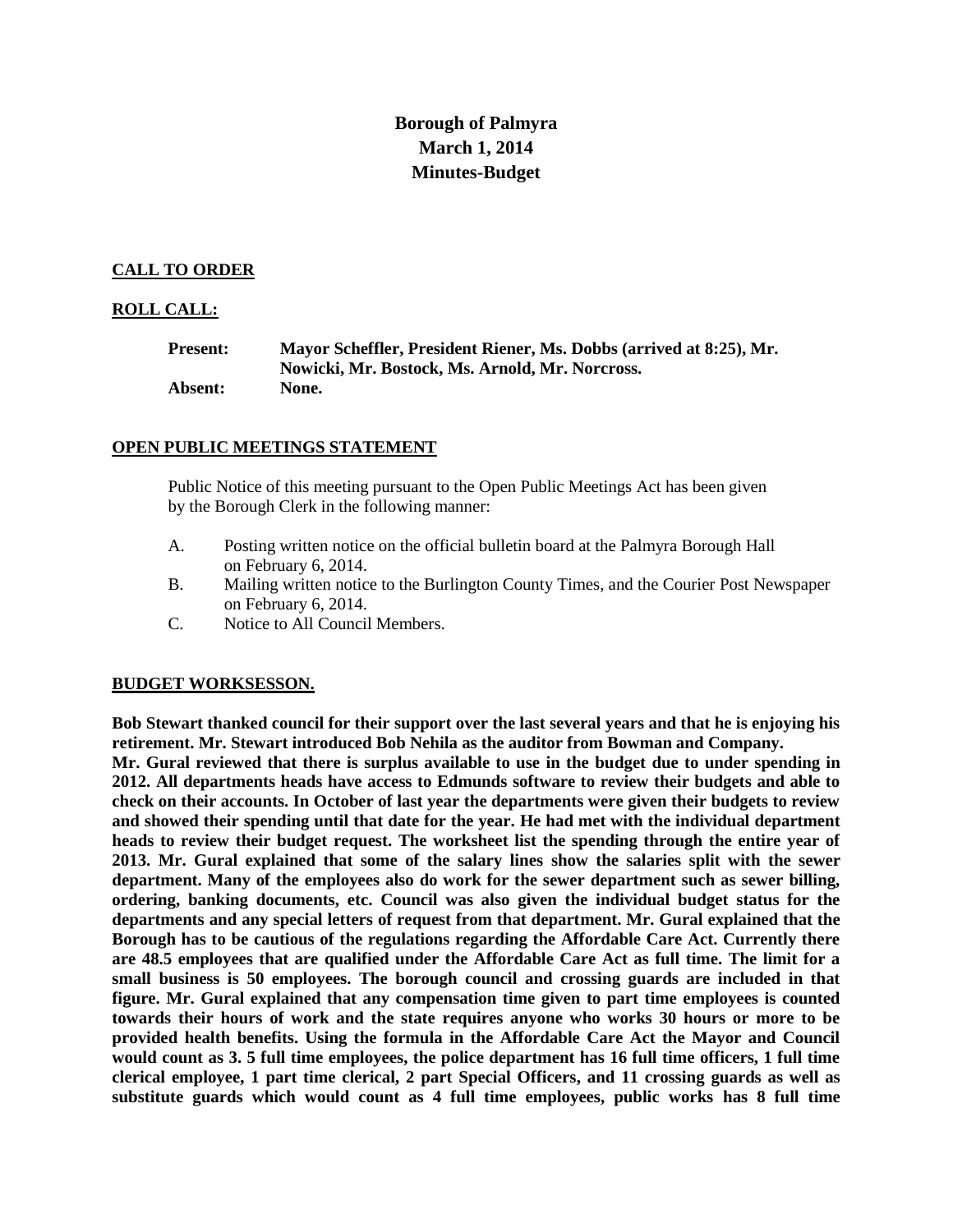**employees, administration which includes admin, clerk, tax, court construction and finance has 9 full time employees, 3 part time employees. The miscellaneous inspector hours for the construction office would count as 1 full time employee for a total of 48.5 full time. Mr. Gural explained that he has placed a column for proposed figures and that there is in the one column a pay raise for all nonuniformed employees of 2% which would be a total of \$10,650. in the budget. The police contract regulates the raises for the officers and is included in the police budget. Mr. Gural discussed that employees hired in 2014 would not be given the raise of 2% as their 2014 salary was negotiated when they were hired. The ordinances need to be codified this year for an estimate of \$9,000 which can be spread over a five year period. There is \$2,000 included in this year's budget for codification. There is \$7500.00 set up in the budget for the Bridge newsletter and \$15,000 for a borough calendar if council decides to do the projects. Mr. Gural explained that part of some of the salaries and the auditors billing is charged off to the sewer budget which is reflected in this budget. Mr. Gural explained that he is requesting that additional personnel be added to the construction office. There is a need for a part time technical assistant and a fire inspector to help Tracy Kilmer who has been performing all the duties in the office since there were lay-offs in 2011. The other departments are now fully staffed. Mrs. Kilmer has 6 different job titles as well as housing official. Mr. Gural explained that he is proposing to move someone from the tax office to technical assistant for about 3 hours in the morning in the construction office, the administrator's assistant would be available to help out in the tax office in the morning when busy. The increase in the tax assessor's office is due to tax maps needing to be updated to reflect the revaluation findings. Legal labor costs are increase due to the police contract expiring at the end of 2014 and any negotiations needed for the police department. There are additional funds for legal work due to the continued interest in the cell tower that the Borough owns in back of borough hall. Engineering is increased due to the number of projects schedule for 2014. Mr. Gural discussed that the tax increase in the budget right now would 2.4% with using \$715,000 of surplus. The surplus is in good shape, but Senate President Sweeney would like to see the cap go to 0%, the borough may need the additional surplus in the next few years. The master plan reexamination is due in 2018, but there will be need to work on the amending some of the Land Use ordinances this year. President Riener inquired about the Land Use Board secretary salary. Mr. Gural replied that even if a meeting is cancelled there is still applications and prep work to do. A line item will be created in this budget for the rental property inspectors and fees. The line item would be charged against the revenue coming in from rental property fees. Mr. Gural is requesting a salary stipend of \$2,000 for Mrs. Kilmer as housing inspector. Mr. Gural also proposed having the deputy code enforcer work two days instead of the current one day a week. There is an increase in group insurance which includes the health cost. There are currently 31 full time employees eligible for health care and part of the health cost for the sewer employees would come from the sewer budget.** 

**Police Department-Mr. Gural explained that the salary line item includes the 1.75% that was approved in the police contract. The two non-uniform employees in the police department are not included in that contract. Mr. Gural discussed that he is proposing that non-uniform employees receive a 2% raise effective April 1, 2014. Mrs. Condo explained that the outside work or side jobs for the officers should be separate in a dedication by rider. Mr. Gural explained that the overtime expected for Charles Street road project is around \$22,000. The project will start in the late spring when the school is out for summer vacation. Chief Pearlman discussed that he expects that the project will not be completed before the start of the school year, so he has placed the additional funds in the budget. Mr. Norcross inquired if this in the contract for outside work and why is the contractor not paying for the overtime. Chief Pearlman explained that the police detail is being conducted by the Borough to help the students and parents handle the traffic and also for safety. The contract was not sent out to bid with extra patrols and that it a request from the school to**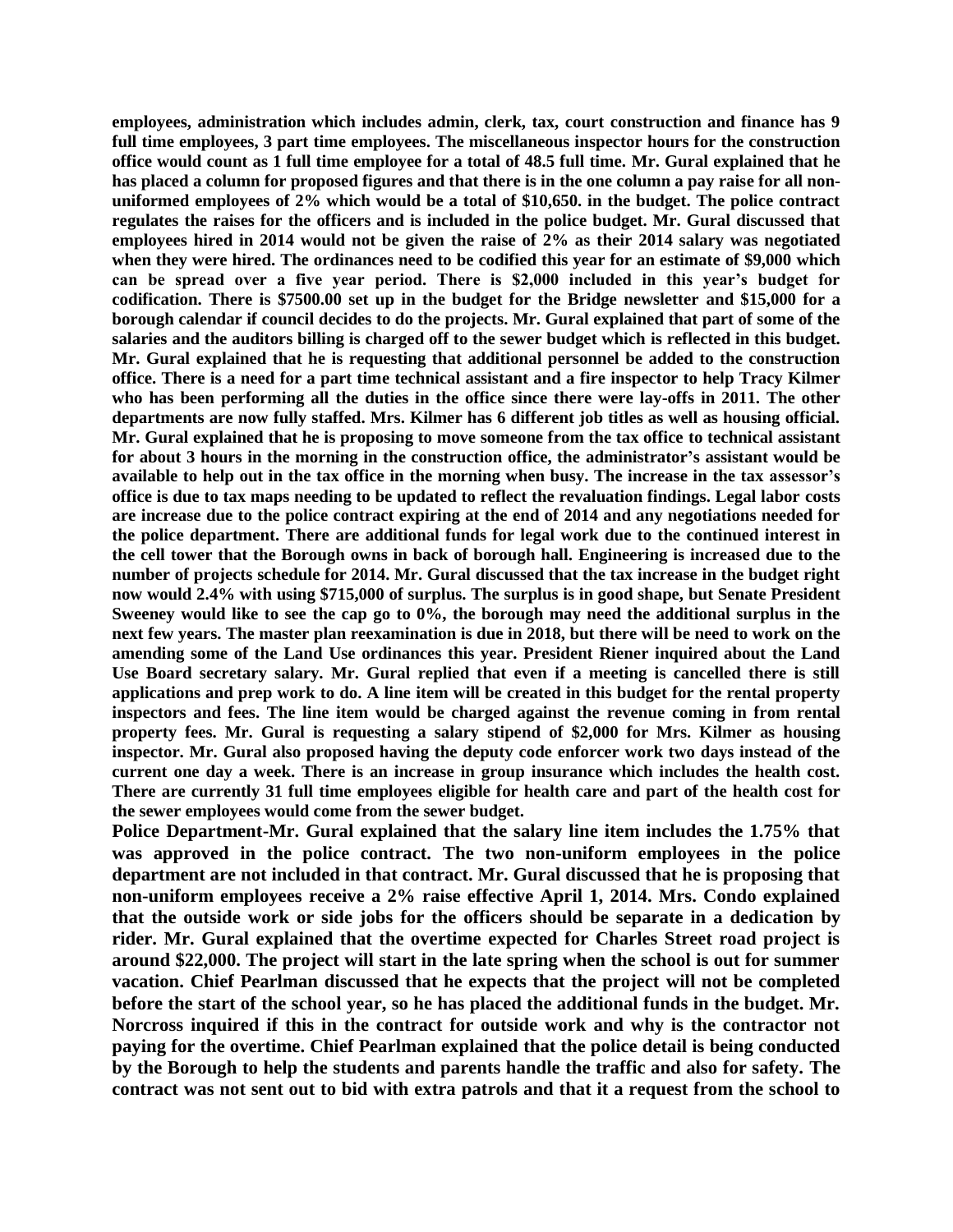**have additional officers on site, which makes it the cost of the Borough for the overtime. Mr. Gural discussed that there would have been provisions in the bid document if the school had notified the Borough before the bids were accepted that they would like to have additional officers on site. The overtime would have been included in part of the bid. Ms. Condo informed council that the overtime could be charged to the road project funding. President Riener inquired if the officers could just be on site, when the children are going and leaving school. Chief Pearlman replied that he would not be able to schedule an officer for overtime with the breaks in between; the officers would be scheduled for the entire school day if needed. Chief Pearlman explained that the cost could be less depending on if the Class 11 officers were available to use. Mr. Gural explained that \$20,000 was for the coverage of Riverton when their department was shorthanded. The labor counsel line was increase due to this year being contract negotiations. The crossing guards also need annual physicals at a cost to the Borough.** 

**Emergency Squad- There is no funding in this year's budget for the squad. Cinnaminson and Riverton are also not contributing towards the squad. The squad bills for their services and has paid employees as well as volunteers. President Riener discussed that the squad also charges the residents of the Borough.** 

**Fire Department-The amount the fire department is requesting is \$20,900. The bond ordinance for the new firetruck was approved in 2013 and has been ordered. There was a state contract for the truck and some additional items that needed to be on the truck, but there is about \$9,000 worth of equipment that still needs to be purchase in regards to the truck. Chief Dreby explained that the maintenance line items are increased due to the age of the trucks and the required maintenance of the equipment. Chief Dreby explained that the additional \$9,000 is needed for the new truck before delivery; the truck has to be driven to the Borough by a certified driver for fire equipment. Mr. Gural informed council that they will receive money from the sale of the old truck, after the new truck arrives. The trucks belong to the borough. Ms. Arnold inquired about the \$9500. for uniforms. Mr. Gural explained that was the figure the fire department requested in their original budget submission. Ms. Condo discussed that the \$9,000 for the new truck expenses can be charged to the capital ordinance since it relates to the truck. Mr. Nehila agreed that if there are funds left, they should be used towards the truck expenses. Chief Dreby informed council that they could adjust with the \$20,500 in their budget.** 

**Shade Tree- President Riener requested an increase in the budget submitted to help with cost of removing roots for residents. There is discussion about amending the sidewalk ordinance to have the owners be allowed to call the shade tree committee or public works for help in removing the roots that are lifting up the sidewalks. There are funds in the budget already for the grinding of the stumps. President Riener explained that she has been having conversations with Mrs. Kilmer about the need to get sidewalks repaired. The homeowners are complaining that the borough tree in front of their home is pushing up the sidewalk and why should they be responsible to repair it. President Riener explained that with additional funding the shade tree would be able to help cut back the roots of the trees that are pushing up the sidewalks. Mr. Gural explained that it would also require additional time from public works to do the work. President Riener replied that the work would be done by an outside contractor and that public works would just monitor the work. Mr. Gural explained that the additional funds request would not have a major impact on the budget. Mr. Ryan explained that there are a lot of sidewalks in the borough**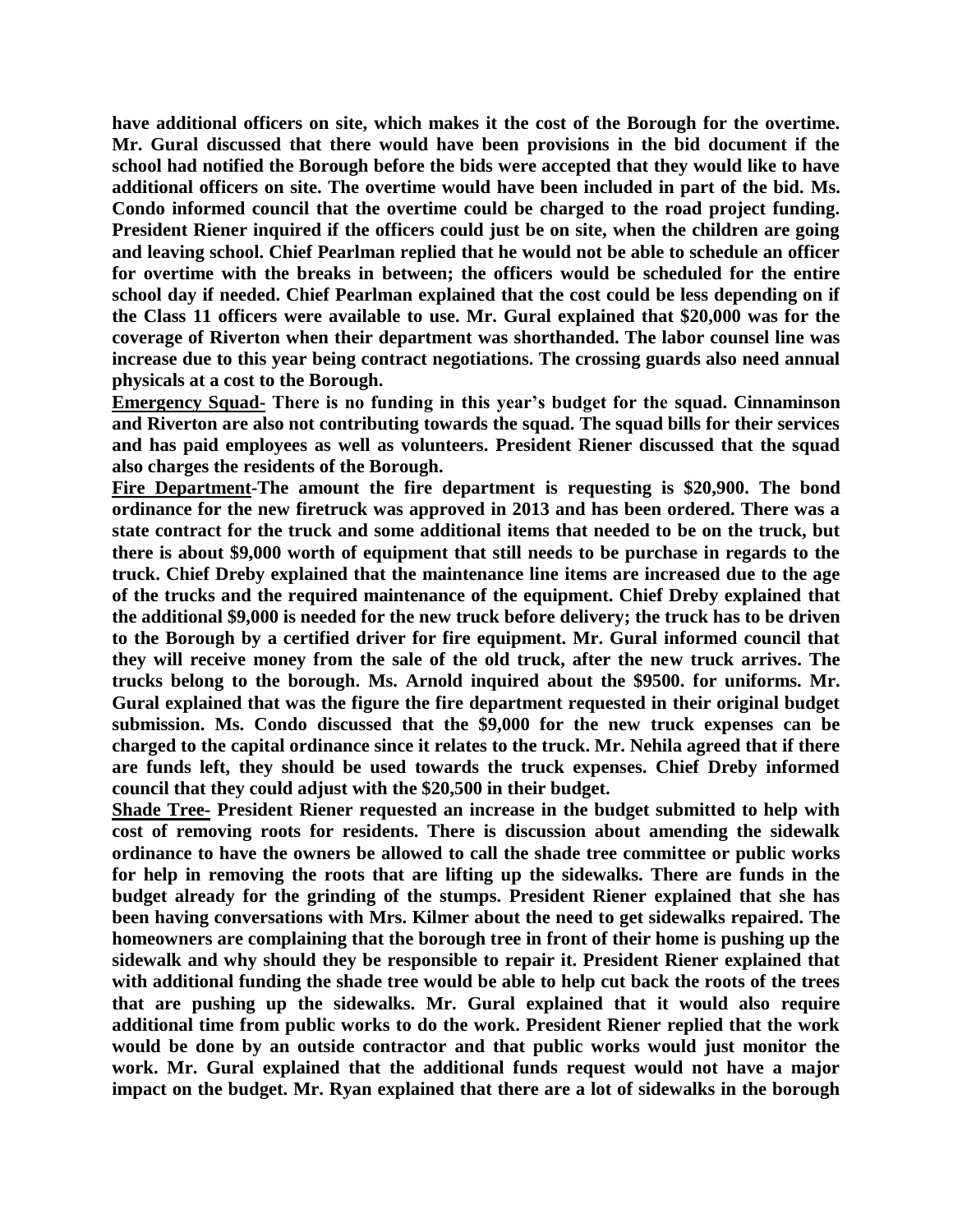**that need to be repair and if you start on one street, the residents on the other streets will be calling for the same service. Mr. Ryan requested that more funds be placed in the budget to cover this project. Mr. Ryan informed council that the JIF insurance is already monitoring sidewalks and repairs and have strict regulations for sidewalks. Mr. Ryan explained that Eastern Environmental charges \$65.00 an hour to remove roots and that if you walk around the town, there are a lot of sidewalks that need this service. Mrs. Kilmer explained that there are currently 30 violations regarding sidewalks. President Riener discussed that the work would be done within the budget figure. Mayor Scheffler discussed that the problem is only for the older trees as the new trees that have been planted will not cause root problems. Mr. Gural will add an additional \$2500. to the budget for a total of \$3,000 for tree maintenance.** 

**Board of Health- Mr. Gural requested that the salary of \$200. be placed back in the budget for the employee who is doing the work.** 

Parks and Recreation- the budget amount reflects the new contract for the turf field **maintenance. The community center program board is requesting \$15,000 donation this year. In last year's budget they were given \$5,000 due to not organizing till late fall.** 

**Library Aid- Mr. Gural informed council that the Riverton Library had requested an increase to \$3,800. President Riener and Mr. Norcross both requested that it be left at the \$1,000.** 

**Post Prom- Mr. Norcross discussed that it is a good program for the kids attending the prom. Most of the students go to the after prom program. The funds in the past have come from the Municipal Alliance program, but the last few years the borough has given them a donation. Mr. Norcross recommend giving the committee the \$2,000 that they requested.** 

**YMCA- Mr. Gural informed council that the Borough is no longer eligible for the grant from the Juvenile Justice Program for the scholarships to allow residents to attend the YMCA camp for free. The program has a limit of three years of funding. The Borough has been able to provide camp scholarship in the amount of \$9,900 for residential children. The YMCA handles all of the processing for the scholarship along with the school nurse. The names are kept confidential. Mayor Scheffler discussed that this is an excellent program and a great benefit to the children. Council requested that the \$9,900 be left in the budget for the YMCA program.** 

**Senior Program- The senior program committee is requesting \$6,000, but Mr. Gural is recommending the same donation as last year for \$5,000. Mr. Gural explained that many of the seniors are not from Palmyra and that the borough does not charge them rent of the center. Mr. Norcross discussed that the other organizations using Legion field and the community center are required to provide the number of residents involved in their program. Ms. Dobbs recommend giving them the \$5,000 and that they are incorporated as a non-profit, so they are not required to give a list of members to the borough.**

**War Memorial- Mr. Gural is recommending giving them the same \$5,000 as last year. They had requested \$4,950. because the borough had given them \$50. previously. Mr. Nowicki discussed that they requested the \$4,950 so that they did not go above the \$5,000 or they would have to go to another level with the non-profit status. Ms. Veitenheimer-member of the War Memorial explained that they need to stay under the \$5,000 so that they do not have to do additional paperwork at the cost of \$450.00. Ms. Veitenheimer explained that due to some additional electrically work needed the budget will be tight this year. Mr. Gural explained that the \$5,000 can stay in the budget line item and that the amount that**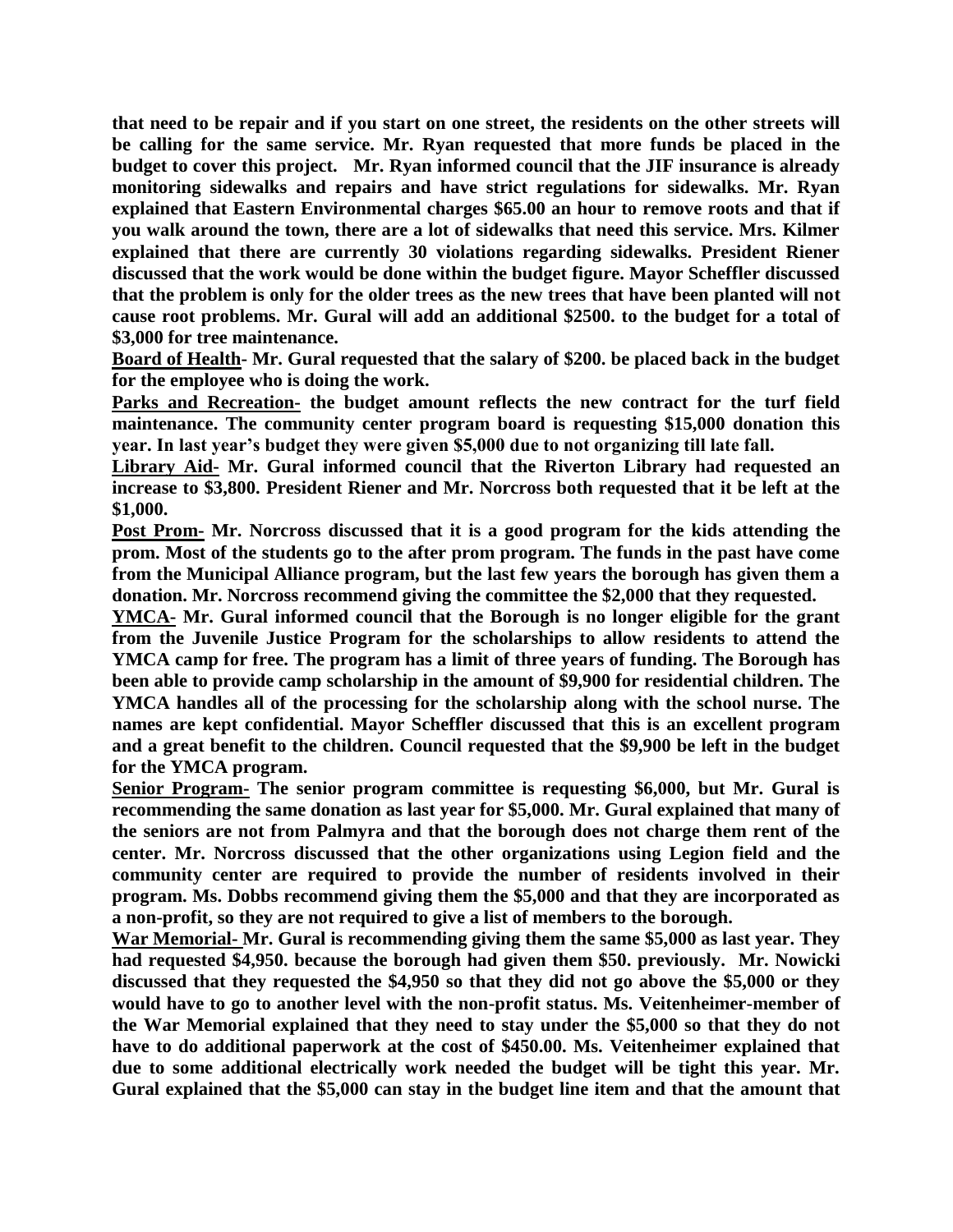**the War Memorial requests can be listed on the purchase order that they submit for payment. It does not matter what number is in the budget, the amount paid is the number on the purchase order as long as it is under the budget number.** 

**PTA- Ms. Dobbs inquired about the PTA request for funds for Halloween. Mr. Gural replied that they did not request anything this year. Mr. Norcross explained that the Halloween Committee helped the PTA last year with their celebration cost.**

**Accumulated Sick Leave Compensation-Mr. Nehila discussed that for the last few years the borough has left \$30,000 in the budget. This line item is used if someone retires and is owed sick time that they have left on the books. Mr. Nehila recommends raising this amount to cover upcoming retirements. Mr. Gural explained that there are two (2) pending retirements for 2015 that he has been advised of, but also employees hired after 2007 do not acquire sick leave.** 

**Halloween Committee- The committee is requesting the \$5,000 again this year.**

**Public Events- Mr. Gural explained that this line item went over budget last year by \$3,000 due to the way it was broken out. He is recommending that this line item be for \$8,000 this year. Some of the increase is due to Palmyra Day returning and additional expenses for it. Mr. Norcross agreed that the budget was tight last year and unable to do concerts. There are many events that he would like to see the committee do including more movie nights. Ms. Arnold inquired about the additional cost for downtown day in the amount of \$3,000 and that the council had voted not to have Palmyra Day this year due to the short notice so that it could be brought back next year. Mr. Norcross also discussed that at the last meeting council had agreed that Palmyra Day would not be held and that the Chief would hold a public safety day instead for the police and fire department. Chief Pearlman discussed that he had met with Tim Howard and Lt. Campbell and that it looks like it would be an entire week end of activities, they are looking at holding a 5k run and an art show on that week end. Borough Council would have to vote on allowing the 5k run as required with previous runs due to traffic and public safety. Ms. Arnold recommends leaving the \$3,000 in the budget but that it was not to be marked for Palmyra Day. Mayor Scheffler discussed that at the last meeting the council was clear that Palmyra Day would not be held this year, due to the shortage of time to organize and plan it. Mr. Gural informed council that he had met with Mrs. Tait and that Mr. Fratto and Mr. Tomarchio have funds left from the previous years to help with the event. Ms. Arnold discussed that the business committee was supposed to be involved in the meetings as well as the public events committee. Chief Pearlman discussed that the issue of having Palmyra Day needs to be resolved so that he can plan ahead for his department. Mayor Scheffler responded that the council had already discussed it at the last meeting and agreed not to hold Palmyra Day this year. Ms. Arnold discussed sticking with the plan of holding it next year and getting the organization of the day started earlier. President Riener discussed that Palmyra Day has strayed from the original intention and that she appreciates all the hard work that goes into the day. Mayor Scheffler agreed that Palmyra Day should be held off till next year.** 

**Gasoline-Mr. Gural explained that the Borough does a shared service with Cinnaminson Township for the diesel and gasoline. The diesel that the Borough is getting from Cinnaminson is causing fuel problems with the borough vehicles. There seems to be a water leakage into the fuel. The Borough also pays them a surcharge on every gallon of gas purchase through them. The Borough has an open account with Sunoco for gas and that public works will begin sending their diesel vehicles there instead of Cinnaminson. The**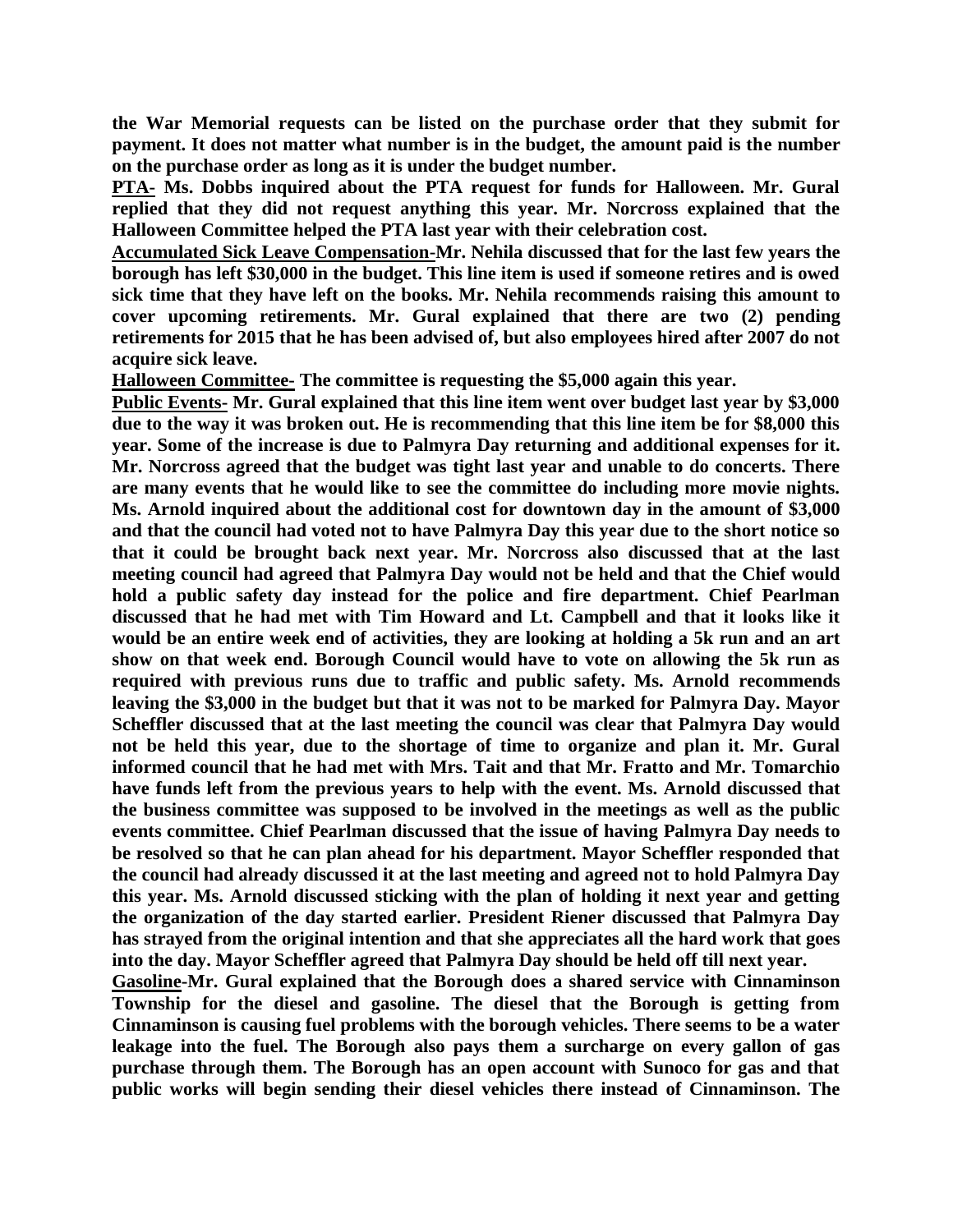**long term solution is for the Borough to have their tanks at the public works garage. There are funds placed in the capital budget to start this process. Mr. Nowicki discussed that it would have to be an above ground tank. Mr. Gural explained that everyone would be given a keycard for the pump that would show what vehicle, the amount taken and what time it was used. Mr. Bostock recommended checking with the clean energy fund for the grants and funding.** 

**Landfill Fees- the line item is increase due to additional cost per the county, but the borough fees have actually decreased due to the new trash carts and the amount of trash taken to the landfill.** 

**Court- Mr. Gural explained that the court budget is approved before given to borough council by the AOC. This is standard procedure for court budgets. The deputy court administrator was added this year full time as recommend by the county. The rest of the budget is standard and has approval from the county and the Judge.**

**Capital Budget-the capital budget included a \$50,000 down payment that would be needed for the down payment on a bond or to use to purchase something directly within the capital budget.** 

**Mr. Nehila informed council that the budget as now stands would be for a 2 cent increase of \$29.06 for the average homeowner and there would be \$558,000 remaining in surplus. Mr. Gural explained that the surplus was from under spending in the 2012 budget and that the 2013 budget should also be underspent for additional surplus next year. Mr. Nehila explained that the amount of surplus affects the Boroughs Moody Bond rating. Mayor Scheffler inquired about the 2% raises for the employees and how that impacted the budget. Mr. Nowicki inquired if the funds could be taken from surplus so that it balances cost out. Mayor Scheffler discussed that council needs to keep in mind that the state could say 0% cap increase for next year and that the surplus will be needed. Mr. Nehila discussed that the borough has additional funds in their cap bank that can be used. The levy cap is different than the tax rate cap. Mr. Bostock inquired if the raises for the employees were in the budget or were they taken out. Mr. Bostock also discussed that the borough needs to be concern about the 2% cap being eliminated for salary contracts. Mr. Nehila explained that council can use some of the \$139,000 from the cap bank.** 

**Borough Council took a ten minute break at 11:44am. Council return to public session at 11:55am.**

**Mayor Scheffler discussed that the budget is at .022 and would be an increase of \$31.99 for the average homeowner. The new tax rate would be 1.165 per 100 for an increase of 1.89%. Capital Budget-Mr. Gural explained that the capital budget improvements is similar to a wish list, everything that is listed on the capital budget does not guarantee that the project will be completed. The fire department has CO meter, Holmatro Rescue Equipment for new truck, misc. firetruck expenses, the police dept. has a 4 wheel drive SUV vehicle, three line speed monitor matrix board, automatic license plate reader, conductive energy devices(Tasers), automated fingerprint system and Charles Street School overtime, the sewer department has a mid-size dump truck, small dump truck, small front-end loader and under general administration has security camera upgrade at Legion Field/Concession stand, miscellaneous road projects, accordion wall at community center and gas/diesel tank for a total of \$629,000.00.**

**Sewer Department- A discussion was held about the sewer budget and the fees necessary for the budget. There will be an increase in next year's fees due to the improvements and**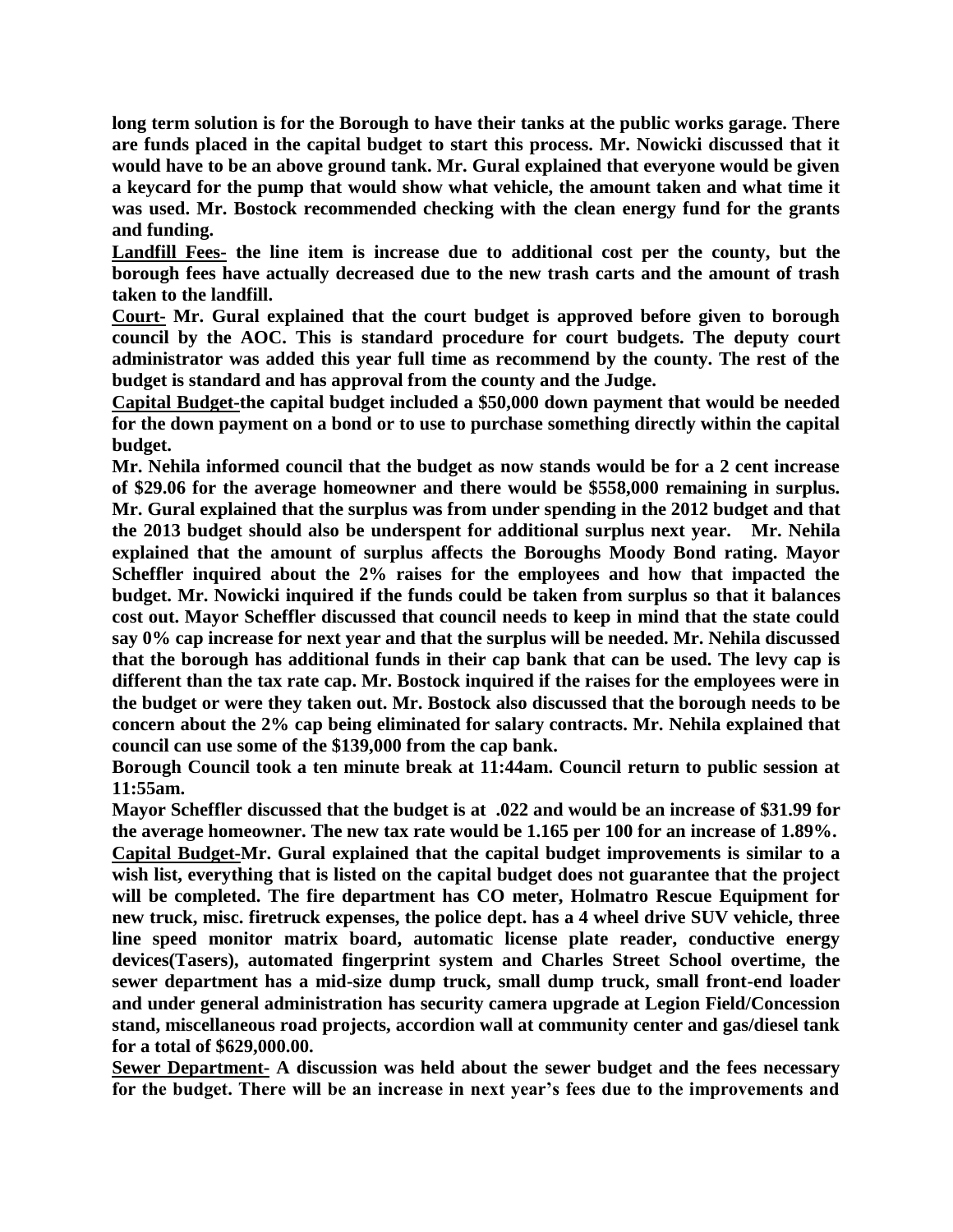**paying down of the debt. A discussion was held if the fee should be reduced for just this year and raised the following year or keep the fees the same this year. Mr. Gural informed council that he is still working on the changing over to the water usage fees, but that the sewer department budget is in good shape. The total budget for the sewer this year is \$1,623,720 compared to last year's spending of \$1,292,940.25 in the budget.**

### **ORDINANCE ON FIRST READING. (public hearing on March 17, 2014).**

**A. Ordinance 2014-2, An Ordinance To Exceed The Municipal Budget Appropriation Limits And To Establish A CAP Bank.(N.J.S.A. 40A: 4-45.14).**

**Mr. Norcross made a motion to adopt the ordinance on first reading, Mr. Bostock second the motion. At the call of the roll, the vote was:**

**AYES: President Riener, Ms. Dobbs, Mr. Nowicki, Mr. Bostock, Ms. Arnold, Mr. Norcross.**

**NAYES: None. The ordinance was adopted on first reading and will be heard on second and final reading after a public hearing on March 17, 2014 at 7pm.**

#### **RESOLUTIONS.**

**A. Resolution 2014-75, Resolution Introducing The Budget Of The Borough Of Palmyra. President Riener made a motion to approve the resolution, Mr. Norcross second the motion. At the call of the roll, the vote was:**

**AYES: President Riener, Ms. Dobbs, Mr. Nowicki, Mr. Bostock, Ms. Arnold, Mr.** 

**Norcross.**

**NAYES: None.**

**MATTERS TO BE PRESENTED BY THE PUBLIC. Mr. Norcross made a motion to open the meeting to the public, Mr. Nowicki seconded the motion. All members present voted in favor of the motion.**

**Ms. Veitenheimer inquired about the salary for the Board of Health and that she was taken out of that position to save the borough money on the salary. Ms. Veitenheimer discussed that if the employee is already working during the day for the Borough, why does she need additional salary to do the Board of Health work. Mayor Scheffler explained that in 2011 the Borough did a series of layoffs and is now in the position to reinstate some of the positions. Mr. Gural discussed that the construction official does additional duties and draws a stipend for various positions in addition to the salary. Mr. Gural explained that when a part time person is required to work additional hours they receive compensation time in addition to their salary. Ms. Dobbs discussed that the employee does work for the JIF wellness program also in addition to the Board of Health work. Ms. Veitenheimer explained that the position only requires the management of the rabies clinic and reviewing the county board of health reports, since there are no longer monthly meetings. Mayor Scheffler explained that the Borough has saved money on the salaries by making the CFO position part time. Ms. Veitenheimer discussed that the Borough can save money by having part time employees. Mayor Scheffler replied that with the Affordable Care Act the part time employee's hours can add up to a full time employee. Ms. Veitenheimer inquired if every town does capital improvements in their debt service. Mayor Scheffler explained that to purchase large items capital budgets are needed so that the debt is spread out over a number of years. Ms. Veitenheimer**